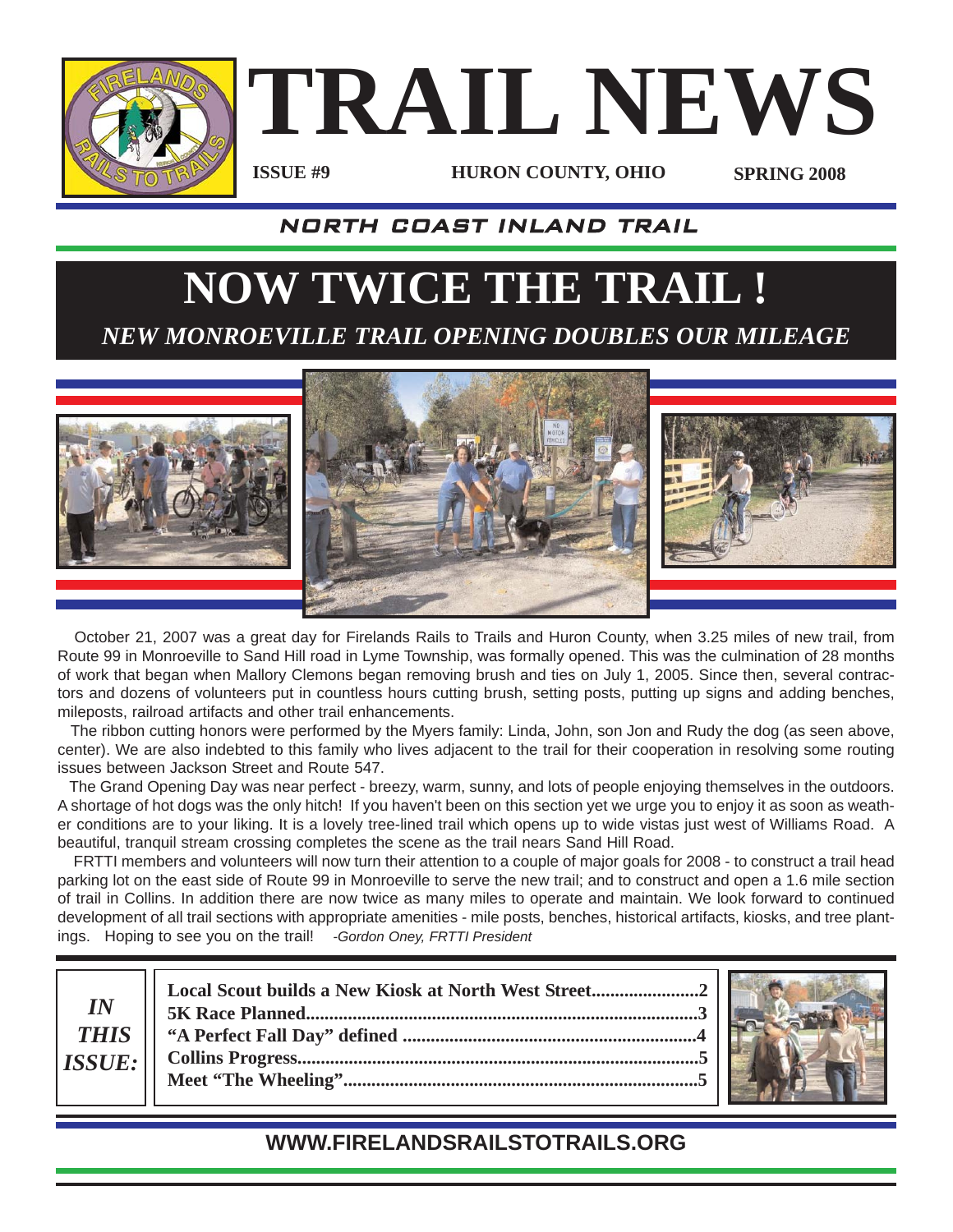Firelands Rails to Trails has long had a dream for a kiosk at the North West Street Trailhead. FRTTI was approached by Eagle Scout Elijah Coe and he delivered!

Elijah put dozens of hours into this heavy duty and attractive kiosk complete with shingle roof and hinged front panel. Elijah and his dad installed the kiosk in December with the help of FRTTI Vice President Stan Bernhardt. Stan oversaw the design and coordinated the installation with Elijah.

Elijah is 17 years old and is a student at Western Reserve. This project was part of Elijah's Eagle Scout badge

process. Our main trailhead now has a prominent and protected place to display notices, upcoming events and general information about the trail.

A big round of applause to Elijah Coe for a project well done! *Stan Bernhardt Photo*



## **NEW KIOSK MORE NEW BENCHES**





#### **Trail Users Find Rest**

A trail bench is the perfect place to pause and rest during your trail experience. Placed in just the right picturesque spots, these are great places to soak in some sun and observe some wildlife or flowers. You may notice some new benches along the trail in the next few months. Constructed at home by a local Boy Scout and other FRTTI volunteers, the benches will be sunk into the ground when spring thaw arrives.

Participation in small construction projects like these are good ways for fathers and sons to do projects together for the community, and excellent ways for members who do not have heavy equipment to get involved. *- Joe Missler*

# **2008 ANNUAL MEETING**

*By Rick Schaffer* The dream of riding a bicycle on old railroad corridor across much of northern Ohio is becoming more and more of a reality. That was the message at the eighth annual meeting of the Firelands Rails to Trails on February 7th.

"The linkages that were pie-in-the sky dreams a few years ago are now coming together, " said Steve Gruner, director of the Sandusky Count Park District and keynote speaker at the dinner-meeting at Berry's Restaurant. Currently, The North Coast Inland Trail is completed in sporadic segments in Sandusky , Huron and Lorain counties. But trail will continue to grow in 2008, with more expansion planned for 2009 and beyond.

Firelands Rails to Trails, an all-volunteer organization, is the driving force behind the Huron County portion of the trail.

"2008 and 2009 are going to be action packed," said Joe Mantey , Firelands Rails to Trails trustee. Last year, volunteers began clearing land in Collins, where a 1.5-mile trail will be opened later this year, said Stan Bernhardt, Firelands Rails to Trail vice president.

Also, a grant application to the Ohio Department of Transportation is being submitted to re-build the old railroad bridge over the Huron River in Monroeville just east of Ohio 99. The bridge would connect the two segments of trail currently open in Huron County . And further west, a separate grant application to the Ohio Department of Natural Resources is being made. That would be used to extend the trail from the current terminus at Sand Hill Road to Prairie Road , just east of Bellevue .

It will be the second half of 2008 before it's known whether the grants are approved. The grants have local match requirements, but Firelands Rails to Trails uses volunteers' work, instead of local tax money for the match.

"We've used 2,000 to 3,000 hours of volunteer work to build the trail we have," said Firelands Rail to Trails President Gordon Oney. "We don't deal with a large amount of money. One of our goals this year is to get more members of the community involved in trail work."

Meanwhile, Sandusky County will be opening more than 10 miles of trail from the west end of Fremont to Elmore in Ottawa County . Currently, trail there runs from Clyde into Fremont .

After the trail to Elmore is done, efforts will be stepped up to build trail from Clyde to Bellevue , Gruner said. Marc Weisenberger, Bellevue Parks and Recreation director, announced at the meeting that his city is finalizing a trail grant application. "This will help link the two trails from the east and west at the Bellevue Community Center , " he said. *Article as contributed to the Norwalk Reflector.*





*Top: Steve Gruner was presented with a 100 year-old photo of a LS&MS train crossing what is now the NCIT trail bridge at Fremont. The photo was from the collection of Trustee Fritz Kuenzel and was presented to Steve on behalf of the FRTTI Trustees.*

*Bottom: FRTTI President Gordon Oney, Marc Weisenberger and Rick Schaffer discuss the future trail plans near the Bellevue Rec Center which will become an important link in the NCIT.*

*Photos by Lisa Wendt.*

**2** NORTH COAST INLAND TRAIL

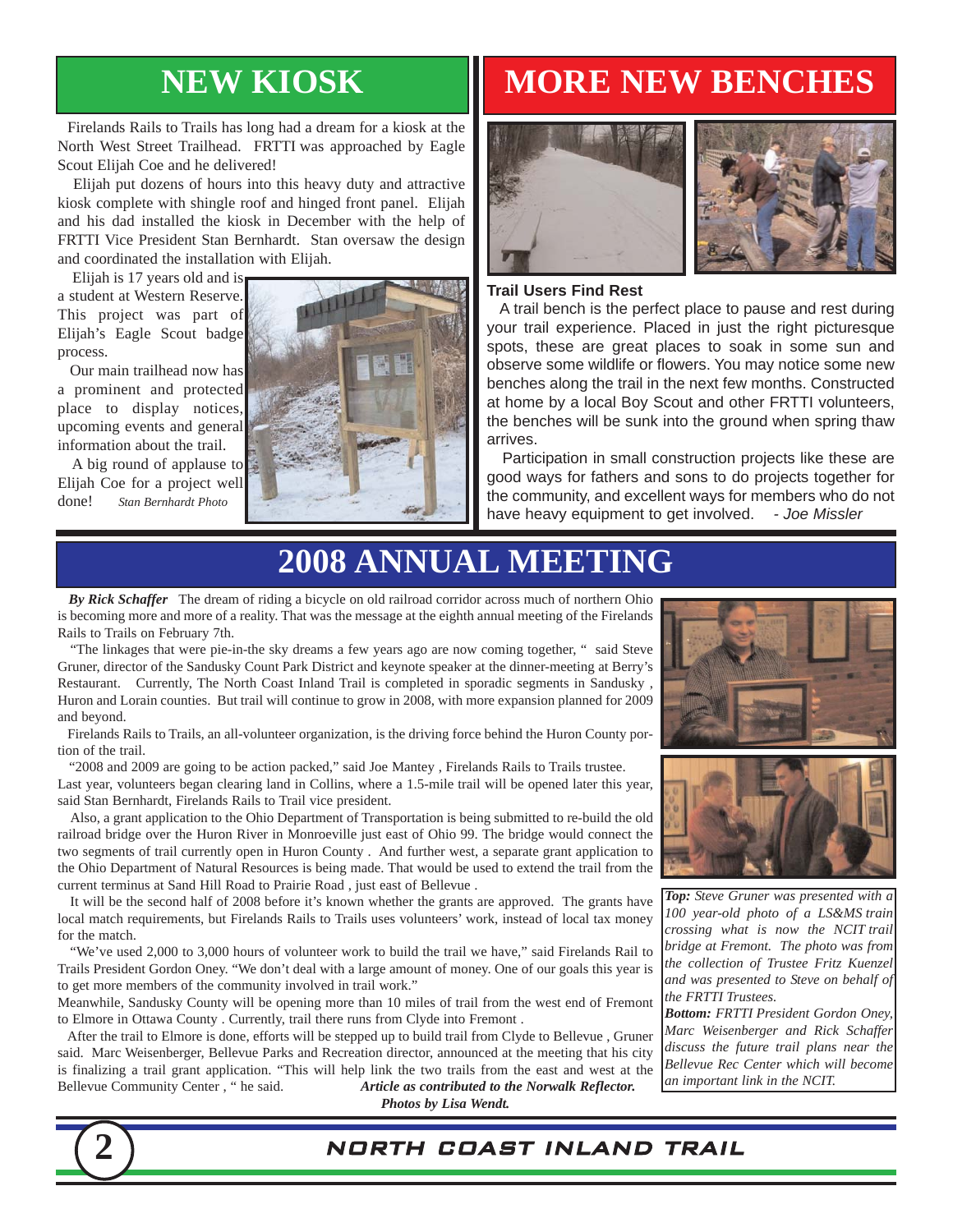# **5K RACE ON THE NCIT !**

Firelands Rails To Trails would like to invite you to participate in our very first "Bridge the Gap" 5K Run/Walk event on Saturday, May 17 at 9 a.m. Starting at the trailhead on NorthWest St. in Norwalk, runners and walkers will head down the Huron County section of the North Coast Inland Trail 1.55 miles toward Monroeville and then return. This is a beautiful, wooded section of the trail that crosses high above the East Branch of the Huron River near Norwalk on a stone arch viaduct with scenic views in all directions.



The "Bridge the Gap" 5K Run/Walk is a community event that will help to raise funds to construct a (hopefully covered) bridge over the West Branch of the Huron River in Monroeville, which will then close the gap in the 6 plus miles of trail presently open and in use.

T-shirts and ribbons will be given to all participants in the run and walk divisions. The top overall runner and walker will receive a unique railroad themed prize, and the top three in each runner age group will also be given an award.

Refreshments, door prizes and historical railroad memorabilia will be available for everyone to enjoy. This is where we need your help. As a non profit, all volunteer, 501(c)3 organization, Firelands Rails To Trails relies on the generosity of the local communities to build and maintain Huron County's section of the trail. We also need your help in making an event like the "Bridge the Gap" 5K Run/Walk a rousing success by asking you to become a sponsor by donating money to offset the costs involved, or donating items that could be given for door prizes or used as refreshments.

All sponsors will be displayed on the back of the t-shirts that every participant receives and we would be glad to hang your business's banner at the 5K Run/Walk if you have one to provide. Although there will be prizes for the top runners and walkers, the 5K Run/Walk is more about encouraging everyone to do their personal best than about winning. Firelands Rails to Trails hopes that this event will be a motivating factor toward developing healthy lifestyles that include exercise and the outdoors. Enclosed in this newsletter is a 5K Registration form. Hope to see you there.

*Joyce Dupont, Firelands Rails To Trails, Inc. Trustee and 5K Event Coordinator*

### **BEAR SIGHTING IN MONROEVILLE!**



At the Monroeville Grand Opening in October, Rob Rouse sat in one of the lawn chairs at the trailhead and commented, "That stump would make a great bear!"

As the snow continued to fall in March, several trail users realized that Rob wasn't kidding around!

Thanks to his talented volunteer efforts, we now have an incredible trailside carving to welcome trail users from near and far. Just be sure to keep your snack bags closed tightly.

Area clean-ups are planned this spring.

### **XC SKIING & SNOWSHOEING ON THE NCIT CONTRENCT READER**

Lots of snow in the 2008 cross country ski and snowshoe season found many trail users gliding through our many miles of beautiful, scenic trail.

The Good Friday snowfall made for great skiing across the stone viaduct as skiers (top) headed west under sunny blue skies.

Snowshoers Tim and Lisa Freriks (bottom) enjoyed the fresh powder and covered Monroeville to Norwalk in no time at all.

Tim commented: "We have lived here twenty years and now have a great trail to run, bike, ski and snowshoe. With all this, how could we ever move away?".





### **NEW FRTTI MARKETING ITEMS**

www.firelandsrailstotrails.org has taken on a whole new look thanks to the countless hours put in by volunteer Trustee Lisa Wendt. The site is bold and exciting and is being updated with news and new photos.

In addition, Trustee Joyce Dupont (pictured with horse at the bottom of page 1) is creating a Power Point presentation for use at speaking engagements when FRTTI discusses the state of the trail and highlights local volunteer efforts. Joyce also handles all of our tax forms and filings at tax time!

FRTTI is so fortunate for volunteers like Lisa and Joyce who work on and off the trail and contribute to our overall success.

Please contact us if your organization is interested in a presentation on the state of the trail and future plans for Huron County.

**2008 promises to be a busy year on the NCIT.**

*Some of the projects and outings include:*

- 5K Race
- Night Bike Rides & Nature Walks
- Mileposts, benches and other improvements
- Local Power Point Presentations (see above)
- Monroeville / Rt 99 Trailhead parking lot construction
- Railroad History Outing
- Collins area construction and a grand opening of two miles of new trail
- Ongoing Trail Mowing and Maintenance
- Planning for more trail growth!





HURON COUNTY'S RECREATIONAL TRAIL **3**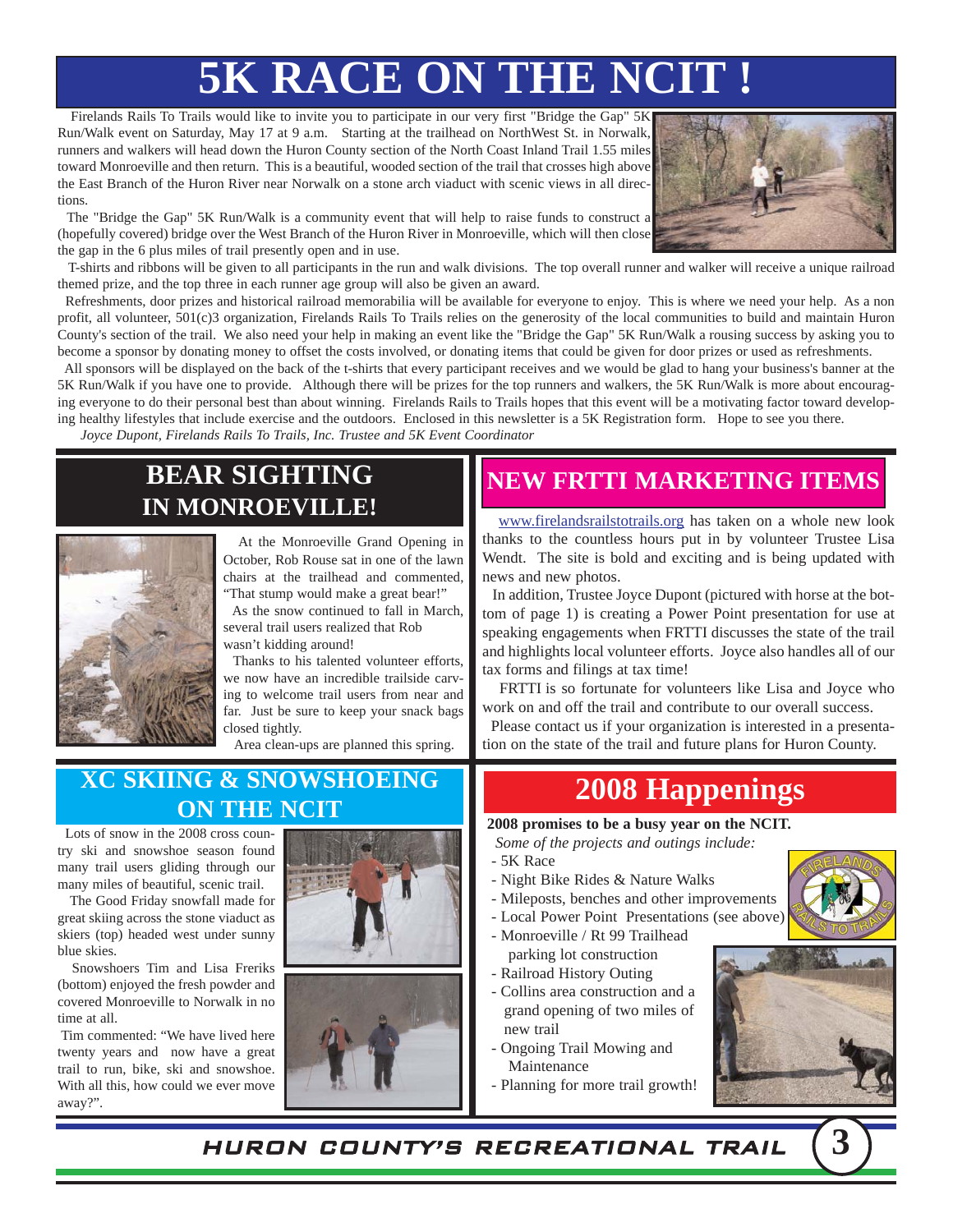# **A** *really* **GRAND OPENING IN MONROEVILLE**

*The photos below define "A Perfect Fall Day". October 21 was just that - sixty five degrees and sunny with a slight breeze - a day to enjoy the new trail in Monroeville and take in the scenery. Nearly 400 people showed up to walk, bike, and gallop the 3.25 miles from Monroeville to Sand Hill Road. Attendees enjoyed refreshments, historical displays, saw some old friends and met some new ones. Several volunteers went above and beyond and brought their horses and provided pony rides for the kids. A perfect day in every aspect.*





















*Photos by Joe and Kate Mantey*





#### **4** NORTH COAST INLAND TRAIL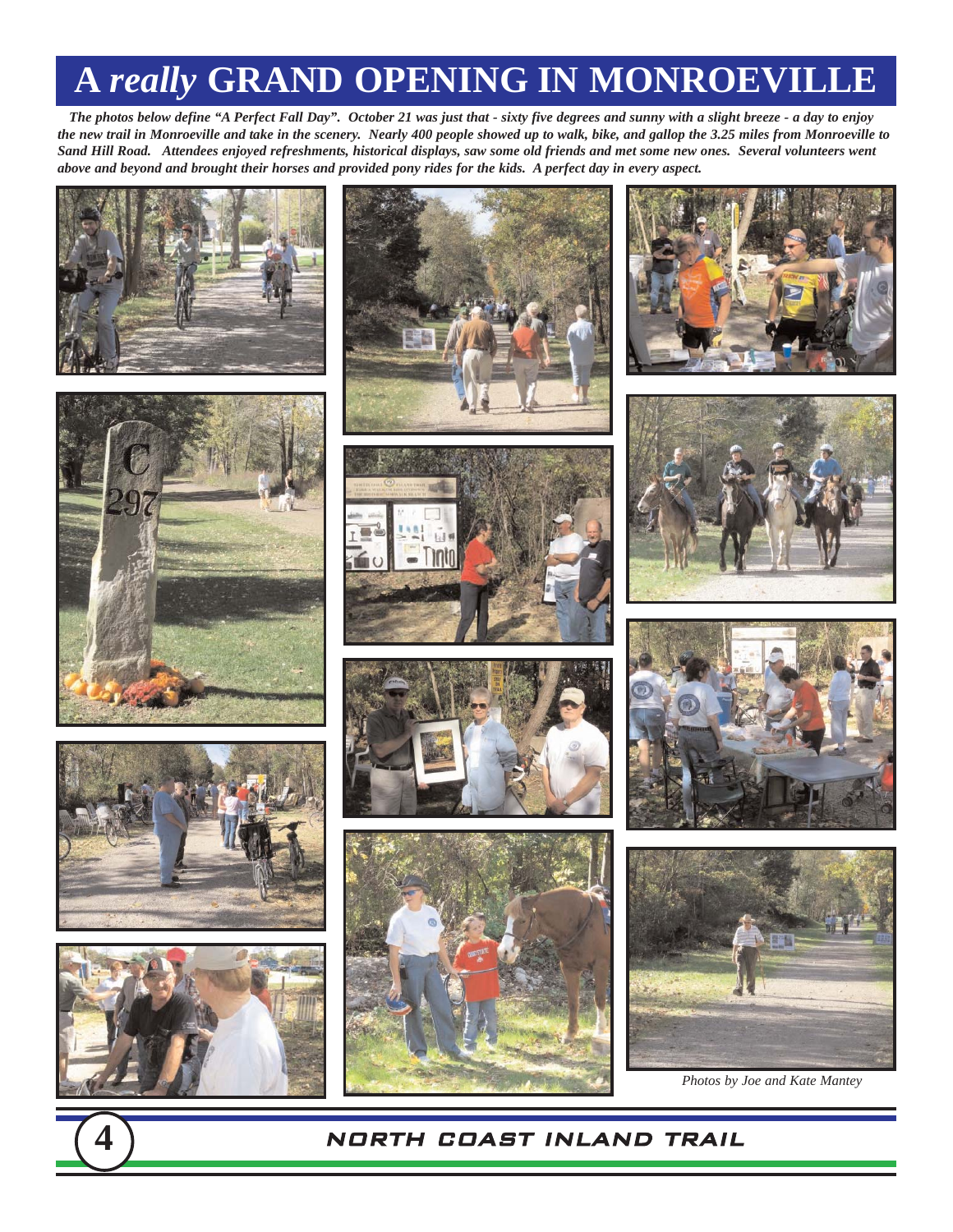

### **COLLINS PLANS AND PROGRESS**

Volunteers spent many weekends in 2007 and early 2008 in the Collins community with hopes of opening a 1.6 to 2 mile piece of trail in the fall of 2008. The volunteers cut a lot of brush and contractors will perform grading between Derussey Road and Heartland Center Road where a trailhead will be constructed. Work will then push westward.

This stretch is tree lined on both sides and will make a very shady and scenic piece of trail. One of the scenic highlights will be the small stone arch viaduct over Old Woman Creek near Derussey Road as seen here. Stay tuned for more information as work continues.

### *WHY JOIN FRTTI? (What can my \$10 possibly do?)*

A few of our trustees were out inspecting the new trail in Monroeville last fall when a passing biker who stopped to talk asked, "What could my \$10 membership fee possibly do? Anything?!" That's a good question with a better answer. Non profit groups like us rely on members to show local support for the trail project. That \$10 goes a very long way...

Potential grantors look very closely at our membership - the numbers and the growth trend - which is a direct reflection of our community support for the trail project. Grants are our major source of funding. No new members, no new grants, no new trail.

In addition to keeping your membership current, the most important contribution you can make to the success of the NCIT in Huron County is to tell some friends and neighbors about it and get them to join. If brush cutting and bridge building aren't really your cup of tea, your word of mouth marketing does even more to keep the trail growing.

Membership simply means you support the idea of this recreational trail. Firelands Rails to Trails will not call you during supper, put your face on a billboard, or send you junk email. Should you wish to join us on a work day, we would love to see some new faces and make some new friends. Our email notifications simply inform members of upcoming work days and events. All of our planning and communication is done via email. To find out what is going on, you must sign up. Then simply choose which events interest you. So back to that \$10... Your \$10 (or more), combined with other memberships and donations, buys a lot of bolts, posts, and boards

for mileposts, bridges and fences. It puts gas in mowers and prints the newsletters; but most importantly shows that you really enjoy the trail and want to be a part of the continued success of the North Coast Inland Trail in Huron County.

# *PRESERVING OUR* **RAILROAD HERITAGE**

How many times have you biked the trail, been passed by an adjacent train, and wondered,

#### *"Where is that train going?"*

In this issue we'll meet our neighbor, the Wheeling and Lake Erie Railway.

The Wheeling & Lake Erie was constructed through Norwalk and Monroeville in 1882 as a route intended to link Wheeling area coal fields and the Great Lakes. It formed an X-shaped system connecting Toledo and Wheeling with branches to Cleveland and Zanesville. It earned the nickname "The Iron Cross" due to the shape of its system and the goods it carried.

Norwalk was home to a large W&LE locomotive shop complex which burned in 1908. The shop sat on the south side of the tracks about 1/4 mile east of the trailhead at North West Street. After the fire, the railroad moved its headquarters and shop to Brewster in 1910 where it constructed a yard and a big locomotive facility which was capable of building entire locomotives for the railroad and today rebuilds diesels.

The Wheeling was an integral part of rail tycoon Jay Gould's plan to assemble a transcontinental system. Gould controlled the Denver & Rio Grande, the Missouri Pacific, the Cotton Belt, the Wabash, the Wheeling, and the Western Maryland. His system was missing two pieces: A route into California, and a route through Pittsburgh. Gould almost succeeded, but high construction costs on his lines into Pittsburgh (Wabash Pittsburgh Terminal) and California (Western Pacific) bankrupted his Wabash Railroad and the Denver & Rio Grande Railroad, respectively.

After Gould's system collapsed, The Wheeling was leased to the Nickel Plate Road in 1947 and after 1964 was operated by Norfolk & Western and later Norfolk Southern (NS). In 1990, The Wheeling was spun off as a new regional railroad with its original name, serving its namesake locations on the original Wheeling route, plus the route of the original WPT (later Pittsburgh & West Virginia Railway) and the former Akron, Canton and Youngstown.

Trains originate at Toledo and Bellevue and head for Brewster, Mingo Jct., Wheeling, Pittsburgh and Hagerstown and vice versa. Traffic is interchanged with NS at all of the above locations as well as with Canadian National at Toledo and with CSX at Cleveland and other points. The Wheeling carries stone, coal, coke, ore, lumber, steel, grains, and finished goods. W&LE's attractive locomotives are painted a sharp black and orange while leased locomotives add to the color mix.

Despite the recent railroad mega-mergers, Wheeling's future looks bright as their customer base and carloads continue to grow. Meanwhile, we'll enjoy the show from our front row seat on the trail.

In the next issue we'll begin a five part in-depth look at the history of our former railroad upon which our trail sits. *- Compiled by Joe Mantey and Fritz Kuenzel* 



WHEELING



*Top: Wheeling #66 was delivered new in the spring of 1893. In October of the same year, #66 was involved in a headon collision and ended up in the Tuscarawas River. The engineer, Chester E. Dooley (right) lived on Main Street in Norwalk. The fireman is unknown. Fritz Kuenzel Collection. Bottom: Two three-thousand horsepower W&LE SD40-3's head east across the Huron River in sight of our trail. Fritz Kuenzel photo.*

HURON COUNTY'S RECREATIONAL TRAIL **5**